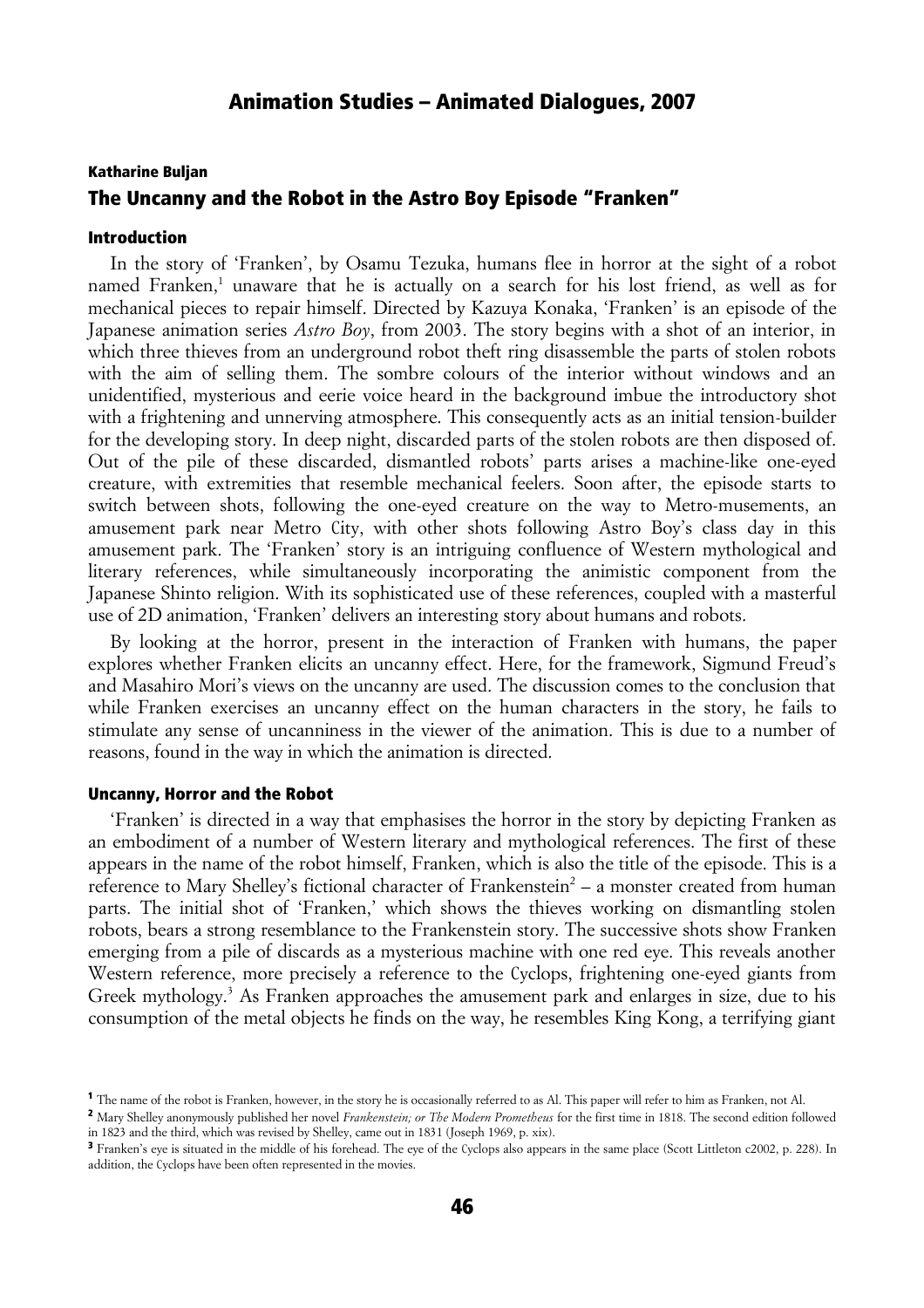gorilla from the Western fictional work.<sup>[4](#page-1-0)</sup> All of these references work on making him a horrific monster. Concerning horror, the importance which the uncanny has in its context should be stressed here. Writing about zombies – a kind of monster – Kyle Bishop notes that

zombies also have close ties to other, more literary monsters. They belong to a diverse class of creatures that cross the metaphysical line between life and death, where a strong sense of the uncanny inspires unease and fear. (Bishop 2006, p. 200).

Bishop's lines highlight fear's dependence on the uncanny and their close connection with the blurred boundary between the animate and inanimate. The uncanny effect is produced when an entity, believed to be inanimate, suddenly appears as animate – zombies are an example. This kind of uncanniness consequently enables the production of horror as a textual effect or textual construct. The horror that is produced by monsters' uncanniness is not only due to their appearance, which might be frightening and threatening, but, as is later seen in Freud's theory, because there is something familiar about them.

Going back to the monster robot Franken, as the story develops he is represented as terrifying the humans he encounters. The first of these is a couple in the car whom he confronts in a tunnel and whose car he then devours. After he walks out of the tunnel he enters the amusement park, where he causes a great deal of panic and horror in the people there, consuming three rollercoasters and the Super Safari Ride. Even the friend he is looking for, a boy named Jack Fuller, because he does not recognise him, flees in horror in front of him. This brings to mind Freud' view that fright and the uncanny are easily elicited by that which is novel (Freud 1955b, p. 221). Yet, he also adds, 'some new things are frightening but not by any means all.' (Freud 1955b, p. 221). The uncanny, according to Freud (1955b, p. 219), is without doubt related to what arouses dread and horror.<sup>[5](#page-1-1)</sup> Since Freud' views<sup>[6](#page-1-2)</sup> on the uncanny are relevant for questioning the uncanny in relation to Franken, it is valuable firstly to shed light on his views here.

Freud explains that, 'The German word "*unheimlich*" is obviously the opposite of "*heimlich*" ["homely"], "*heimisch*" ["native"] – the opposite of what is familiar' (Freud 1955b, p. 220). In his discussion Freud briefly examines different interpretations of the term uncanny in various languages such as English, Latin and Greek, but then looks more thoroughly at examples from the German language and literature. In analysing the use of the German terms 'heimlich' and 'unheimlich' Freud comes up with an interesting conclusion: 'among its different shades of meaning the word *"heimlich*" exhibits one which is identical with its opposite, "*unheimlich*." What is *heimlich* thus comes to be *unheimlich*.' (Freud 1955b, p. 224). This point at which 'heimlich' equals 'unheimlich' is a crucial point in Freud's theory of the uncanny, for he would later conclude that 'uncanny is in reality nothing new or alien, but something which is familiar and old-established in the mind and which has become alienated from it only through the process of repression' (Freud 1955b, p. 241).

Yet, before he would come up with bringing the uncanny and familiar together, Freud observes that there is a temptation to conclude that being not known and not familiar produces an effect of the uncanny. However, the novel or unfamiliar alone, according to Freud (1955b, p. 221), is not sufficient to elicit the uncanny. Something needs to be added to the novel, unfamiliar

<span id="page-1-0"></span><sup>4</sup> Merian C. Cooper and Ernest B. Schoedsack produced and directed the first *King Kong* film which premiered in the United States in 1933. The original story was created by Cooper and Edgar Wallace (Gottesman and Geduld 1976, p. 15).

<span id="page-1-1"></span><sup>&</sup>lt;sup>5</sup> In addition, Freud, in his paper, presents no explicit discussion about what Angela Connolly calls the subtle and important semantic differences between terror and horror (Connolly 2003, p. 408). As Connolly elegantly puts it: 'while terror refers to the mental state associated with fear, horror refers more to its physical effects and has semantic overtones of disgust and repugnance' (Connolly 2003, p. 408).

<span id="page-1-2"></span><sup>6</sup> According to Nicholas Royle (2003, p. 6), the most indispensable text published on the theme of the uncanny is Freud's paper 'Das Unheimliche,' published in 1919 and translated in English under the title 'The Uncanny' - the text used in this paper.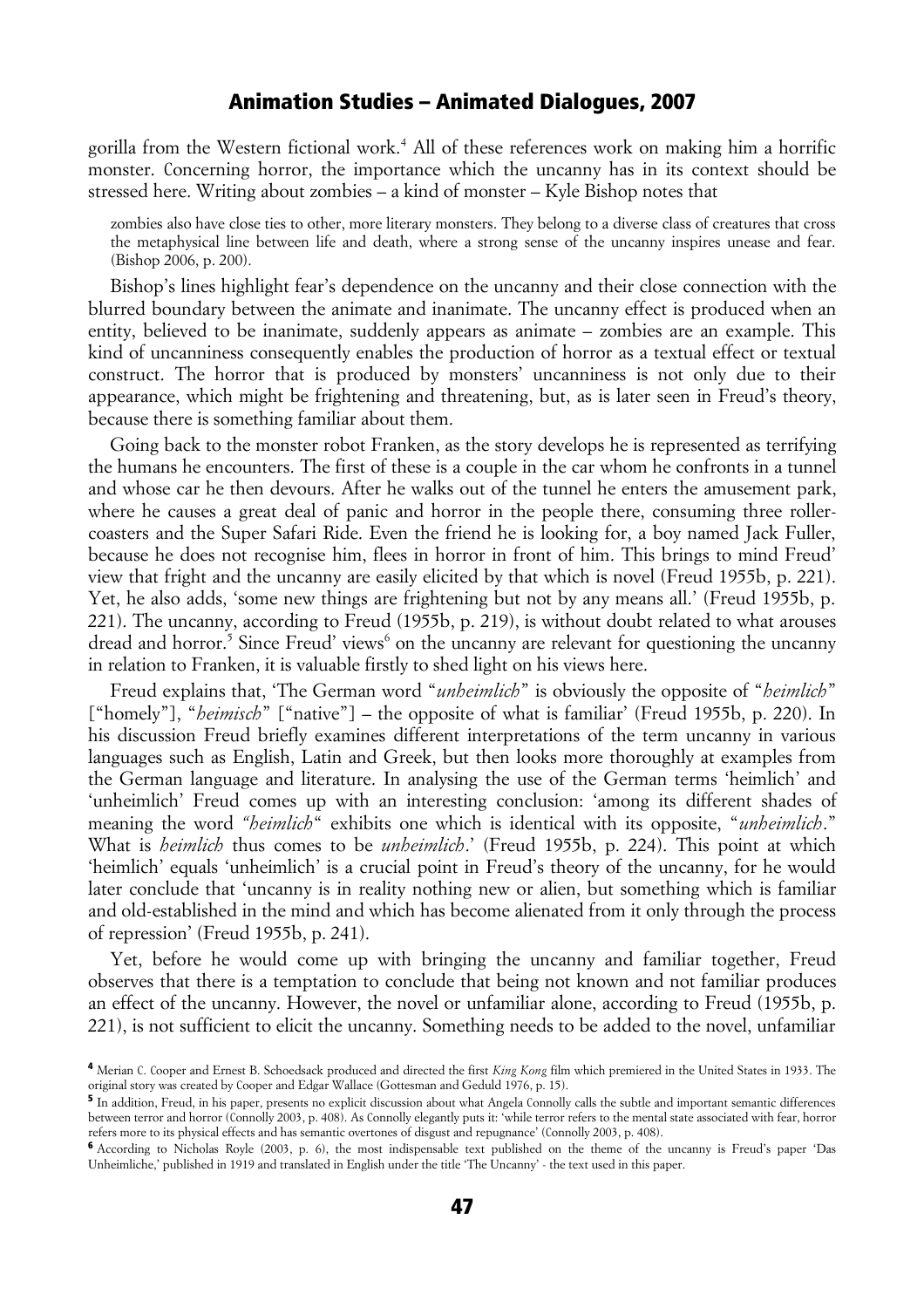and the unknown, he asserts, in order to make it uncanny (Freud 1955b, p. 221). Freud further observes that the uncanny 'is undoubtedly related to what is frightening – to what arouses dread and horror' (Freud 1955b, p. 219). He further looks at Ernst Jentsch's observations of the uncanny. Jentsch (1995, p. 13) proposes a view that closely connects the uncanny with a feeling of uncertainty. Amongst other things that have the potential to trigger the uncanny, he singles out the doubt regarding whether an entity is animate or inanimate (1995, p. 14). This uncertainty stands on the opposite pole to intellectual certainty, which, as Jentsch observes, 'provides psychical shelter in the struggle for existence' (1995, p. 15). Intellectual mastery over the environment, according to Jentsch (1995, p. 15), represents a strong human desire. Freud, however, finds Jentsch's proposal of the intellectual uncertainty incomplete in explaining the uncanny, and, thus, continues his analysis.

While Freud, as previously mentioned, closely connects the uncanny with the frightening, he highlights that there are different classes of frightening. The uncanny, according to him, belongs to that class of the frightening which relates not to what is alien and unfamiliar, but, on the contrary, to 'what is known of old and long familiar.' (Freud 1955b, p. 220). This leads Freud  $(1955b, p. 240)$  to an interesting point, which is the animistic conception of the universe.<sup>[7](#page-2-0)</sup> More precisely, he observes that one of the reasons<sup>[8](#page-2-1)</sup> for the occurrence of the uncanny experience is 'when primitive beliefs which have been surmounted seem once more to be confirmed' (Freud 1955b, p. 249). As he develops his arguments Freud points out a preference for the usage of the term 'surmounted' rather then 'repressed' in the context of this kind of uncanny (Freud 1955b, p. 249).

Freud (1955b, p. 250) highlights that the uncanny is conditioned by a conflict of judgement. Unless there is a conflict of judgement, the uncanny experience will not occur.

The feeling of the uncanny, in Freud's view, is frequently experienced at its highest in relation to the ancestral beliefs in 'the return of the dead, and to spirits and ghosts' (Freud 1985, p. 364). In Freud's terms, Franken then can symbolically represent the embodiment of surmounted ancestral beliefs, such as, for instance, belief in a supernatural beings<sup>[9](#page-2-2)</sup> or belief that the dead can return to life.<sup>[10](#page-2-3)</sup> The presence of Franken, however, despite his references to Western literary and mythological monsters, fails to reconfirm those surmounted beliefs in the viewer, and, consequently, fails to elicit the uncanny sensation. Monsters, as Steven Schneider puts it, 'are able to produce in many viewers that conflict of judgement necessary for a feeling of uncanniness' (Schneider 1999). Franken's failure to produce this lies in a number of reasons that originate in the way in which the animation is directed. The first of these reasons relates to highlighting that the story is placed in an imaginary world. Some elements from a real world are present but are given a minor importance. Freud observes that there is an important difference concerning the uncanny in the context of the fairy-tale and real life.<sup>[11](#page-2-4)</sup> Fairy-tales represent the imaginary reality, and in them certain things are not uncanny which otherwise would be so if they happened in real

<span id="page-2-0"></span><sup>7</sup> Animism is the belief that numerous things in nature have souls. In relation to the animistic stage and the scientific view, it is interesting that Freud, in 'Animism, Magic and the Omnipotence of Thought' notes: 'At the animistic stage men ascribe omnipotence to *themselves*. [...] The scientific view of the universe no longer affords any room for human omnipotence' (Freud 1955a, p. 88).

<span id="page-2-1"></span><sup>8</sup> Freud also connects the uncanny with the return of the repressed which refers to coming to the consciousness of the unconscious infantile complexes. To look at additional interpretations by Freud is, however, outside the scope of this paper.

<span id="page-2-2"></span><sup>9</sup> As previously mentioned, Franken bears a resemblance to Cyclops and these can be viewed in terms of a class of supernatural beings.

<span id="page-2-3"></span><sup>&</sup>lt;sup>10</sup> Franken's name appear to derive from Shelley's monster Frankenstein and Frankenstein can be classified in this group, as he was made out of parts from corpses.

<span id="page-2-4"></span><sup>&</sup>lt;sup>1</sup> <sup>1</sup> Freud also notes that: 'The imaginative writer has this licence among many others, that he can select his world of representation so that it either coincides with the realities we are familiar with or departs from them in what particulars he pleases. We accept his ruling in every case' (Freud 1955b, p. 249).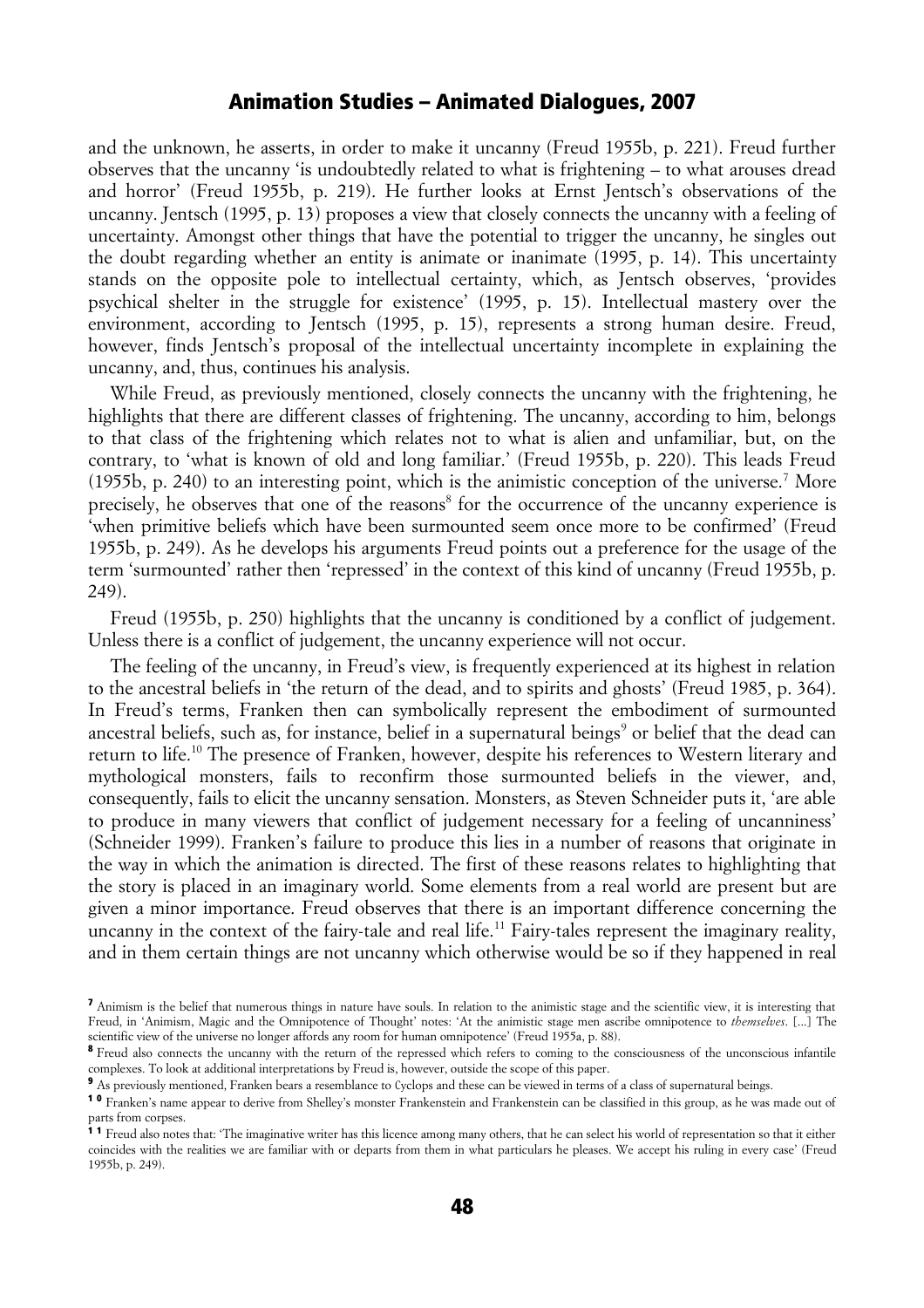life (Freud 1955b, p. 250). Since in the 'Franken' story there is a strong accent on fantasy, the viewer, consequently, is not compelled to take it as if it is happening in the real world. This prevents eliciting the sense of the uncanny as the story does not subject itself to reality testing and, as a consequence, the conflict of judgement – Freud's condition for uncanniness – does not occur. In Freud's view (1955b, p. 250), the viewer of the story adapts his/her judgement to the imaginary reality of the story's author.<sup>[12](#page-3-0)</sup> Franken is not seen by the viewer in the same way in which he would have been seen if the story had been directed in a way that emphasised that it was situated in the real world. While according to Freud, as stated earlier, there is no uncanny in fictional works such as fairy-tales because they do not call for reality testing, on the other hand, Freud does not completely rule out the possibility for the uncanny in the context of fiction. He notes that fiction could indeed be a fertile ground for the production of the uncanny (Freud 1955b, p. 249).[13](#page-3-1) Looking at the 'Franken' story in this light, it could be said that if the story had been directed in a way that accentuated the elements that belonged to the real world, then this would have increased the possibility for the viewer to experience the uncanny.<sup>[14](#page-3-2)</sup> This brings into perspective an important point, which is the relationship between reality and fantasy.

The world of reality has its laws, possibilities and limits – it is the world of the finite. On the other side, fantasy, as Richard Mathews writes, 'enables us to enter worlds of infinite possibility' (Mathews 2002, p. 1). Reality is governed by the laws of logic, while, on the other side, fantasy, as Mathews points out, 'does not require logic – technological, chemical, or alien – to explain the startling actions or twists of character and plot' (Mathews 2002, p. 3). Although reality and fantasy could be seen as dialectical opposites, interestingly, Rosemary Jackson sees a symbiotic element there.

Fantasy re-combines and inverts the real, but it does not escape it: it exists in a parasitical or symbiotic relation to the real. The fantastic cannot exist independently of that 'real' world which it seems to find so frustratingly finite. (Jackson 1981, p. 20).

Thus, for Jackson, reality and fantasy are neither mutually exclusive nor incompatible.

Stories that are set in the real world impose the necessity of complying with its laws in order to convey the sense of reality to the viewer. Contrary to this, stories that are situated in the context of a fantasy world do not have this necessity.<sup>[15](#page-3-3)</sup> That is, the lack of restrictions of various kinds is one of the main features of fantasy.

While the worlds of fantasy and reality have their differences, fantasy, as Jackson pointed out, feeds off the world of reality. Stories set in either of these worlds, though, do have one thing in common – they are both interested in inviting an emphatic response from the viewer.<sup>[16](#page-3-4)</sup> If the

<span id="page-3-0"></span><sup>1 2</sup> Freud's discussion of Oscar Wilde's *Canterville Ghost* greatly illustrates this point. He says that even the 'real' ghost in Wilde's work loses the potential to elicit even only gruesome feelings at the point in which the author of the story, by being ironical, begins to amuse himself (Freud 1985, p. 376).

<span id="page-3-1"></span><sup>&</sup>lt;sup>1</sup><sup>3</sup> Freud comes up with what he calls a 'paradoxical result' - not only that numerous events could be uncanny in real life while appearing nonuncanny in their fictional context; but also that fiction has many more ways to create the uncanny (Freud 1955b, p. 249).

<span id="page-3-2"></span><sup>&</sup>lt;sup>14</sup> This finds further ground in Freud's following thought: 'We adapt our judgement to the imaginary reality imposed on us by the writer, and regard souls, spirits and ghosts as though their existence had the same validity as our own has in material reality. In this case too we avoid all trace of the uncanny. The situation is altered as soon as the writer pretends to move in the world of common reality. In this case he accepts as well all the conditions operating to produce uncanny feelings in real life; and everything that would have an uncanny effect in reality has it in his story.' (Freud 1955b, p. 250).

<span id="page-3-3"></span><sup>&</sup>lt;sup>15</sup> This important point of distinction between reality and fantasy is nicely articulated by Jackson: 'Literary fantasies have appeared to be 'free' from many of the conventions and restrains of more realistic texts: they have refused to observe unities of time, space and character, doing away with chronology, three-dimensionality and with rigid distinctions between animate and inanimate objects, self and other, life and death' (Jackson 1981, pp. 1-2).

<span id="page-3-4"></span><sup>&</sup>lt;sup>16</sup> Tzvetan Todorov, for instance, talks about how in the context of the fantasy work the integration of the reader with the characters' world is, to use his term, 'implied' (Todorov 1975, p. 31).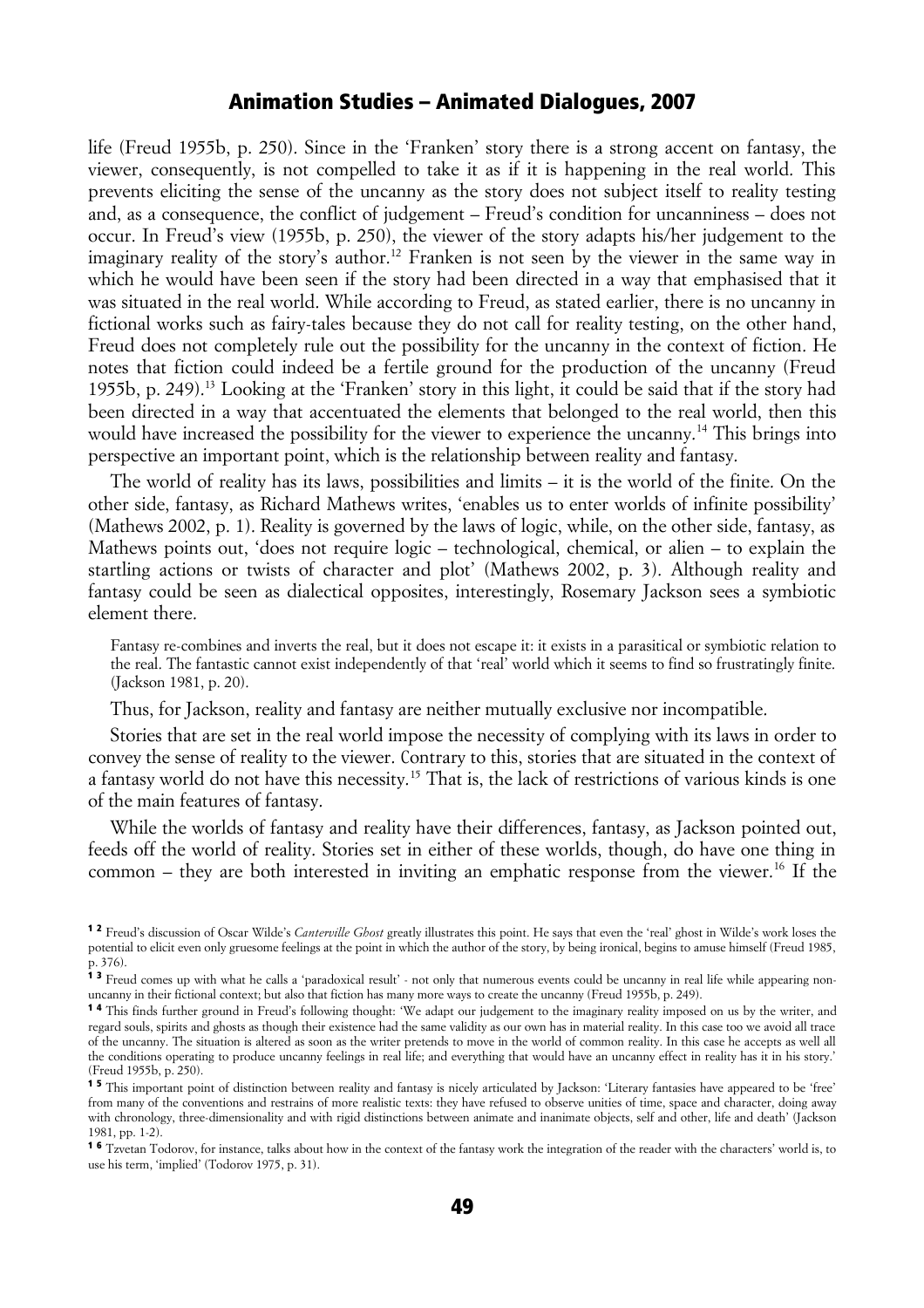fictional works succeed in suspending acceptance in a viewer, that what is happening is not fictional but real, then, in the case of horror movies, for instance, the viewer is likely to have an experience of the uncanny. Thus, it cannot be easily concluded that an experience of the uncanny is exclusively related to stories set in the real world, while works of fantasy and fiction in general are eliminated from this context.<sup>[17](#page-4-0)</sup> If a viewer's acceptance that s/he is watching a fantasy story is suspended, and instead s/he is led to believe that the story is set in reality, this opens a space for an experience of the uncanny within the fantasy. In the 'Franken' story the viewer is not stimulated to suspend her/his acceptance and thus this is one of the reasons which prevents the viewer from experiencing the uncanny.

While the facial expressions of the humans in this story are used to depict them as experiencing uncanny moments when they encounter Franken, the viewer is not empathising with them – and thus not experiencing the uncanny. This is because the animation is directed in such a way that the viewer is not following the story from the perspective of these humans. What furthermore adds to the viewer's not experiencing the uncanniness, in relation to the 'Franken' animation, is the choice of presenting it in a 2D style. Franken's character does not convince the viewer that, in Freud's terms, beliefs that are considered surmounted are possible. In other words, he is not stimulating in the viewer either a conflict of judgement or doubt about the reality of these beliefs.[18](#page-4-1) The choice of a realistic 3D style would have had a different impact on the viewer, and thus, a different effect concerning the idea of the uncanny, as 3D would significantly influence the realism in this animation.

Since the effect of the uncanny is closely related to realism, it is important to interrogate here the conditions of realism within animation in general. Alice Crawford notes the close relation between computer animation and realism when she says that, 'Developments in computing technology have, among other effects, put an unprecedented capacity for realism within the reach of many animators' (Crawford 2003, p. 115). Lev Manovich holds a similar view when he says that, '"Realism" is the concept that inevitably accompanies the development and assimilation of three-dimensional computer graphics' (Manovich 1997, pp. 5-6). Realism, as Manovich nicely articulates, is achieved when the distinction between the computer image and a photograph of an object cannot be made (Manovich 1997, p. 6). Thus, viewed from the perspective proposed by Crawford and Manovich, realism within animation refers to animation's visual style mimicking the physical world via the technical aid of 3D software. While the narrative in the 'Franken' story does exhibit certain elements from the physical or real world, on the other side, the visual style of the story created in 2D greatly lacks the realism to which Crawford and Manovich refer. This consequently contributes to preventing the viewer from having an experience of the uncanny as related to Franken.

Since this paper highlights that the experience of the uncanny in relation to the 'Franken' story also depends on the realism of its visual style, it is important here to explore reality and the conditions of realism within sub-genres such as science fiction, adventure and drama, within which this story is situated.

<span id="page-4-0"></span><sup>&</sup>lt;sup>17</sup> As Freud says about the writer: 'he deceives us by promising to give us the sober truth, and then after all overstepping it. We react to his inventions as we would have reacted to real experiences; by the time we have seen through his trick it is already too late and the author has achieved his object' (Freud 1955b, pp. 250-251).

<span id="page-4-1"></span><sup>&</sup>lt;sup>18</sup> Freud explains this conflict of judgement and the return of these old beliefs in the following way: 'it is as though we were making a judgement something like this: "So, after all, it is *true* that one can kill a person by the mere wish!" or, "So the dead *do* live on and appear on the scene of their former activities!" and so on' (Freud 1955b, p. 248).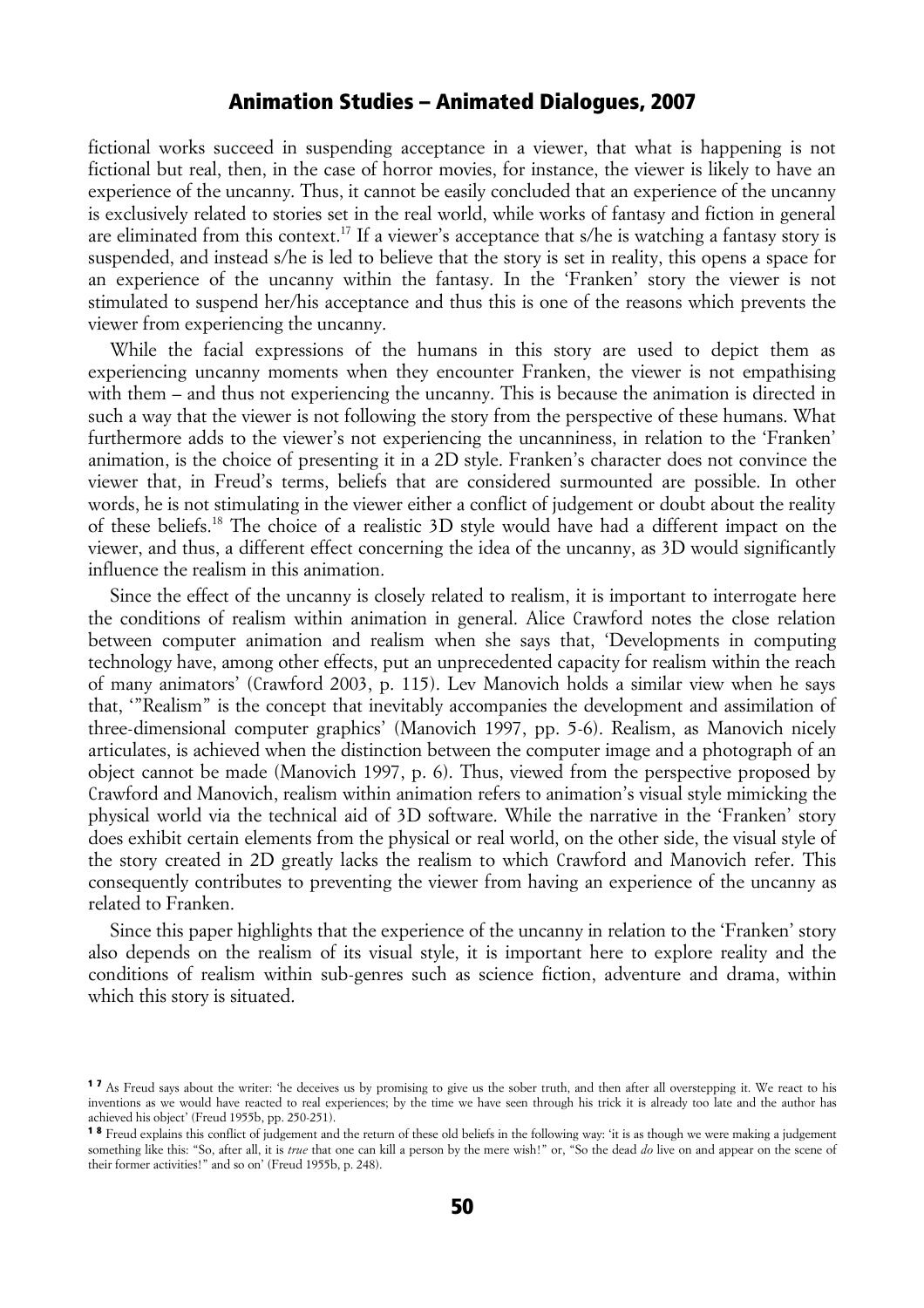Views differ concerning the question of whether science fiction occupies a space within reality or fantasy. For Christine Cornea, it is in between these two that the genre of science fiction is situated (Cornea 2007, p. 4), whereas according to Karl Kroeber, 'The genres of science fiction and fantasy overlap and interpenetrate.' (Kroeber c1988, p. 9). Thus, for Kroeber, science fiction and the world of fantasy are closely connected. John Rieder's view comes close to Kroeber's when he says that the narratives in science fiction disconnect themselves from the experienced reality (Rieder 2007, p. v). Although Rieder rightly points out that the events in science fiction stories do not occur in reality, they frequently have their ground in it, in the sense that they represent what might be futuristic achievements of humanity.<sup>[19](#page-5-0)</sup> The choice of 2D or 3D software, again, plays an important part in the context of the realism of science fiction stories. That is, their realism greatly depends on the degree of the lifelikeness of their visual style, apart from a more realistic narrative. Concerning reality in the context of adventure – another sub-genre within which the 'Franken' story is placed – Brian Taves says that, 'In adventure, ideals are achievable within the real world; in fantasy, humankind must ultimately call upon more powerful forces' (Taves c1993, p. 10). Adventure in the 'Franken' story is not a real-world adventure, but it belongs to the realm of a fantastic adventure, as Franken is not a creature from a real world. There is a lack of realism in this adventure; realism would have been most likely achieved if the story had been not only created using 3D software but also had changes made to its narrative. That is, the story would not have been about a human encounter with Franken, but instead represented a kind of real-life adventure, for instance, an example drawn from humanity's history. Furthermore, drama, as Keith Sanger rightly states, 'denotes conflict, contradiction, confrontation, defiance' (Sanger 2000, p. 6). These are some of the most general characteristics of drama also found in the 'Franken' story. Dramatic moments are recognisable throughout the story, such as, for instance when Franken falls into a hole in the ground. Yet many of these dramatic moments do not belong to the realm of the real, as the story involves the Franken creature. A number of points would have contributed to the realism of drama in this story. These include making its narrative reflect a humans' drama that is likely to happen in the real world – thus rendering its situation more realistic. Also, not only choosing to express its visual style by means of 3D software, which has already been highlighted in this paper, but also rendering the characters' appearance more realistically, instead of choosing a cartoon style.

Going back to the story, Franken – a vicious monster, as described in the episode by Inspector Tawashi – is attacked by the special military forces. During the attack his monster features are destroyed, and at this point he appears as a humanlike robot. Questioning whether, as such, Franken has the ability to evoke an uncanny response on the part of the viewer brings the theory of Uncanny Valley by Mori into the discussion.

Mori, a Japanese roboticist, wrote an article titled 'Uncanny Valley' in 1970, in which he explored human reactions to humanlike robots. Here he suggested that the human reaction to robots is in proportion to the degree of their human likeness in terms of their appearance and movements. Mori mentioned the example of a humanlike robot which had twenty-nine artificial facial muscles, and that the speed of these moving muscles was important in conveying a feeling of familiarity.[20](#page-5-1) If the speed of the muscles changed, he noted that the robot's laughing looked unnatural. He concluded this observation by saying that, 'This illustrates how slight variations in movement can cause a robot [...] to tumble down into the uncanny valley' (Mori 1970). While

<span id="page-5-0"></span><sup>&</sup>lt;sup>19</sup> Humanity's history contains countless examples which demonstrate how fantasy became reality. For instance, for the ancient world, humans' landing on the Moon would have been only fantasy.

<span id="page-5-1"></span><sup>&</sup>lt;sup>20</sup> It was at the World Expo held in Osaka, Japan in 1970 where Mori saw this robot, which had twenty-nine artificial facial muscles.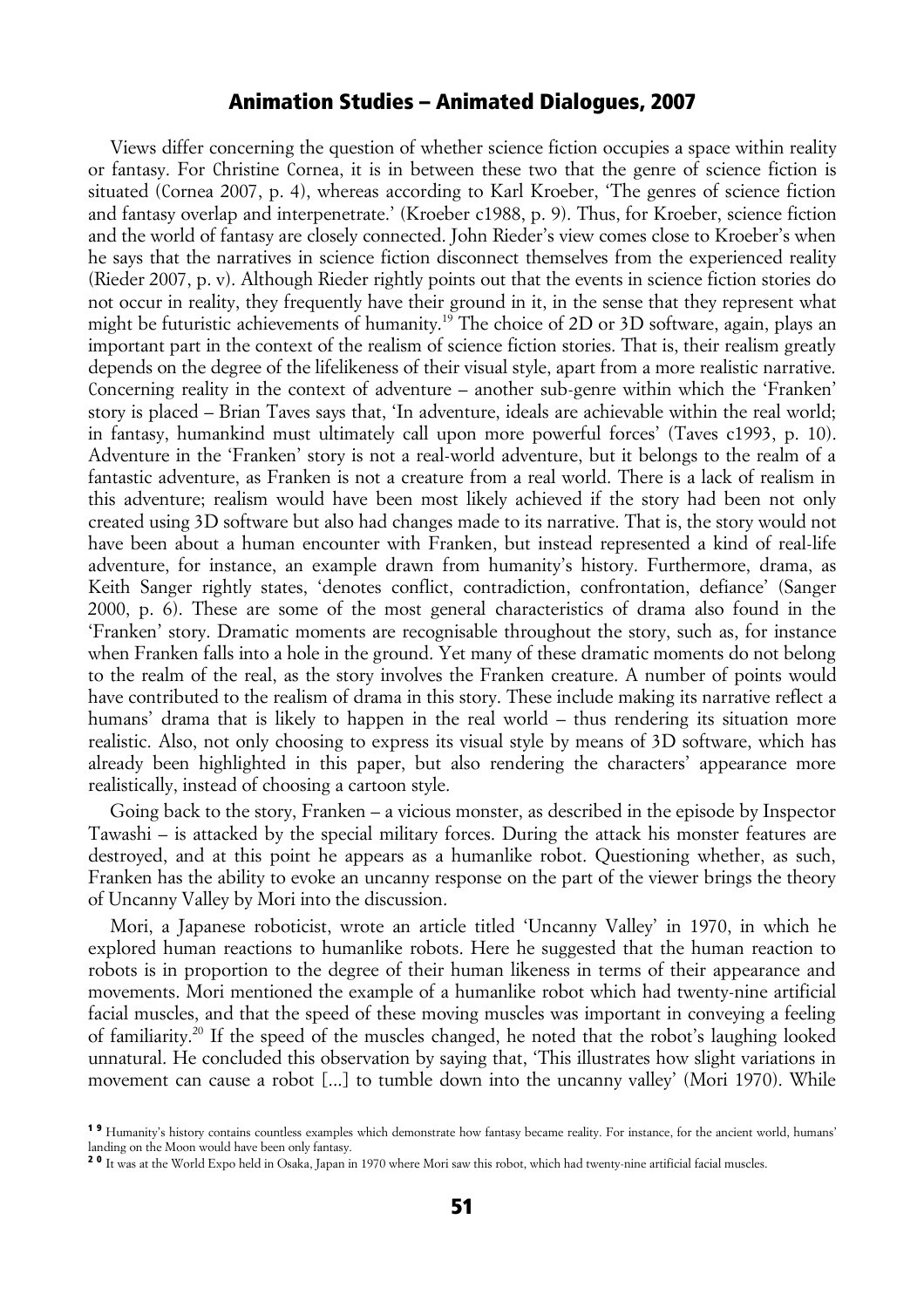humanlike robots have the potential to elicit, in a human, a kind of response directed toward other humans, Mori observed that as soon as subtle differences come into the awareness of the humans, their sense of familiarity is substituted by the feeling of strangeness.<sup>[21](#page-6-0)</sup> At this point the robot falls into the Uncanny Valley. Thus, such a robot, which begins to rather resemble an animate corpse, falls into the same place where Mori also placed zombies and corpses – at the bottom of the Uncanny Valley. The Uncanny Valley, as Dave Bryant puts it, 'is where dwell monsters, in the classic sense of the word' (Bryant 2006). Mori, surprisingly, made no explicit mention of Freud.<sup>[22](#page-6-1)</sup> In order to prevent a robot falling into the Uncanny Valley, Mori suggested that robot designers should not aim for a total human likeness.

Observing Franken from the perspective of the Uncanny Valley, at the point in the story in which he has a humanlike appearance, this paper suggests that he does not fall into the Valley. This is due to the fact that although Franken is a highly humanlike robot, dressed as a human, with behaviour, movements and even a heart like humans, the artificial side of him presents itself to the viewer through his visibly metal skin and ears. Thus, it is his noticeable artificial side that prevents him from falling into the Uncanny Valley. In other words, the degree of artificiality that his character shows precludes Franken from resembling an animated corpse. If he had been created in a realistic 3D style and with a higher degree of humanlike appearance, this would open the possibility for him to fall into the Uncanny Valley, and thus to evoke the sense of the uncanny in the viewer.

#### Conclusion

This paper has addressed the question of whether Franken, a robot in the 'Franken' episode of *Astro Boy*, evokes a feeling of the uncanny. It has reached the conclusion that, based on the depictions of humans' reactions to Franken in the story, he appears uncanny to them. However, he fails to produce an uncanny effect on the viewer of the animation. In other words, from the perspective of the viewer, there is, in Freud's terms, a representation of the uncanny,<sup>[23](#page-6-2)</sup> but not an experience of it. This is due to a number of reasons, identified in the way in which the animation is directed. These include the accent on situating the story in an imaginary world, rather than highlighting its elements from the real world. As a consequence, the viewer is not confronted with the need to undertake a reality check. Furthermore, if the viewer was stimulated to put herself/himself in the place of the humans encountering Franken, this scenario would greatly impact on the viewer's perception of the uncanniness of Franken. In the part of the animation where his body appearance reflects references to monsters from the Western cultural heritage, he does not trigger a sense of the uncanny. One of the reasons for this is due to the choice of the 2D style of animation. If Franken had been made in a realistic, 3D style, with the characters looking more real, the chances of him evoking an uncanny effect on the viewer would greatly increase. Although Franken appears as a highly humanlike robot, his metal skin, noticeable despite the human clothes he wears, reveals his artificial side. This consequently prevents him from falling into Mori's Uncanny Valley.

<span id="page-6-0"></span><sup>&</sup>lt;sup>21</sup> While in his article, Mori placed healthy human beings on the highest point of the curve in the Uncanny Valley diagram, he made a statement in 2005 which reflects the change in his thinking about this particular point. According to Mori's new observation, not a human being but something else should indeed occupy the highest point of the curve. This in his view is 'the face of a Buddhist statute as the artistic expression of the human ideal.' (Mori 2005).For more details on Mori's the Uncanny Valley see MacDorman (2005).

<span id="page-6-1"></span><sup>&</sup>lt;sup>2 2</sup> Mori questions the reason for the feeling of strangeness, and whether it is necessary. Without going further into the research, he supposes that it may be related to self-preservation.

<span id="page-6-2"></span><sup>&</sup>lt;sup>2</sup> <sup>3</sup> Seen in the facial expressions and reactions of the people who encounter Franken in the story.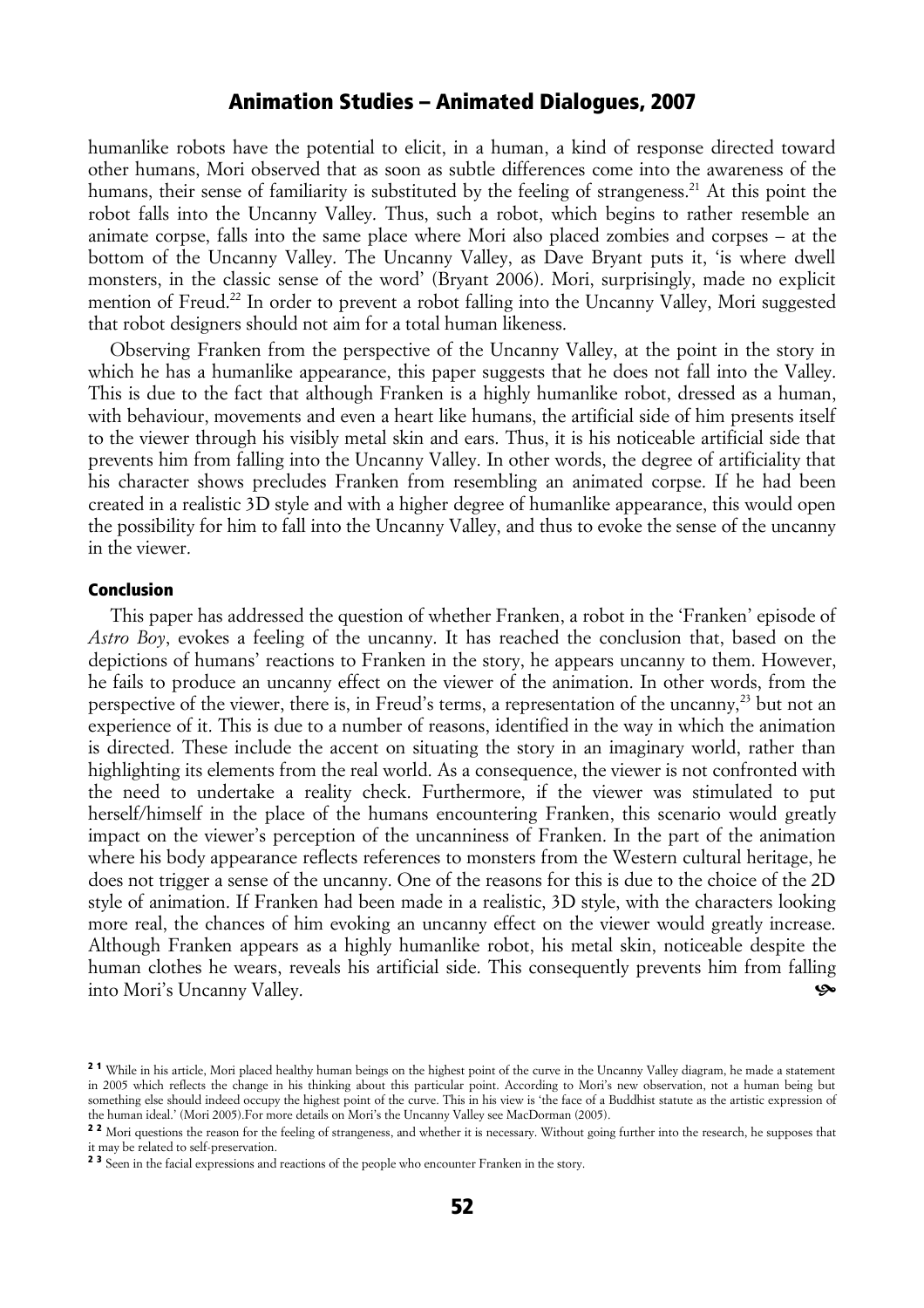#### References

- 'Franken' *Astro Boy* 2003, DVD, Sony Pictures Entertainment, Tezuka Productions, Dentsu, Fuji Television, Japan.
- Bishop, K 2006, 'Rising the Dead: Unearthing the Nonliterary Origins of Zombie Cinema', *Journal of Popular Film and Television*, vol. 33, issue 4, Winter, pp. 196-205. Retrieved January 10, 2008, from Expanded Academic ASAP. Gale. University of Sydney database.
- Bryant, D 2006, 'The Uncanny Valley Why are Monster-Movie Zombies so Horrifying and Talking Animals so Fascinating?', *Glimpses*. Retrieved April 5, 2007, from http://www.arclight.net/~pdb/nonfiction/uncanny-valley.html
- Connolly, A 2003, 'Psychoanalytic Theory in Times of Terror', *Journal of Analytical Psychology*, vol. 48, pp. 407-431. Retrieved April 2, 2007, from [http://www.blackwell](http://www.blackwell-synergy.com/doi/pdf/10.1111/1465-5922.00405)[synergy.com/doi/pdf/10.1111/1465-5922.00405](http://www.blackwell-synergy.com/doi/pdf/10.1111/1465-5922.00405)
- Crawford, A 2003, 'The Digital Turn: Animation in the Age of Information Technologies', in C A Stabile and M Harrison (eds), *Prime Time Animation: Television Animation and American Culture,* Routledge, London; New York, pp. 110-130.
- Freud, S 1955a, 'Animism, Magic and the Omnipotence of Thought', in *The Standard Edition of the Complete Psychological Works of Sigmund Freud,* vol. xiii, (1913-1914), The Hogarth Press, London, pp. 75-99.
- Freud, S c1985, *Art and Literature: Jensen's Gradiva, Leonardo daVinci and Other Works,* in A Dickson (ed.), J. Strachey (trans. & general ed.), vol. 14, The Pelican Freud Library, Penguin, Harmondsworth.
- Freud, S 1955b, 'The Uncanny', in *Sigmund Freud Standard Edition,* vol. xvii, (1917-1919), The Hogarth Press, London, pp. 219-256.
- Gottesman R and Geduld H (eds) 1976, *The Girl in the Hairy Paw: King Kong as Myth, Movie, and Monster,* Avon Books, New York.
- Jackson, R 1981, *Fantasy, the Literature of Subversion,* Methuen, London; New York.
- Jentsch, E. 1995, 'On the Psychology of the Uncanny', *Angelaki: Journal of the Theoretical Humanities*, vol. 2, issue 1, pp. 7-16.
- Joseph, M K 1969, 'Note on the Text', in M W Shelley, *Frankenstein, or, The Modern Prometheus,* (1831 edition), M K Joseph (ed.), Oxford University Press, London; New York, pp. xix-xix.
- Kroeber, K c1988, *Romantic Fantasy and Science Fiction,* Yale University Press, New Haven.
- MacDorman, K F 2005, 'Mortality Salience and the Uncanny Valley,' *Proceedings of 2005 5th IEEE-RAS International Conference on Humanoid Robots,* pp. 399-405. http://ieeexplore.ieee.org/iel5/10507/33272/01573600.pdf?arnumber=1573600
- Manovich, L 1997, ''Reality' Effects in Computer Animation', in J Pilling (ed.), *A Reader in Animation Studies*, John Libbey, Sydney, pp. 5-15.
- Mathews, R 2002, *Fantasy: the Liberation of Imagination*, c1997, Routledge, New York; London.
- Mori, M 2005, 'On Uncanny Valley,' *Proceedings of theHumanoids-2005 Workshop: Views of the Uncanny Valley,* December 5, Tsukuba, Japan. Retrieved March 25, 2007, from [http://www.androidscience.com/theuncannyvalley/proceedings2005/MoriMasahiro22Augu](http://www.androidscience.com/theuncannyvalley/proceedings2005/MoriMasahiro22August2005.html) [st2005.html](http://www.androidscience.com/theuncannyvalley/proceedings2005/MoriMasahiro22August2005.html)
- Mori, M 1970, 'The Uncanny Valley', *Energy*, vol. 7, no. 4, pp.33-35. KF MacDorman and T Minato (trans.), original text in Japanese: 'Bukimi no tani'. Retrieved March 19, 2007, from <http://www.androidscience.com/theuncannyvalley/proceedings2005/uncannyvalley.html>
- Royle, N 2003, *The Uncanny*, Manchester University Press, Manchester; New York.